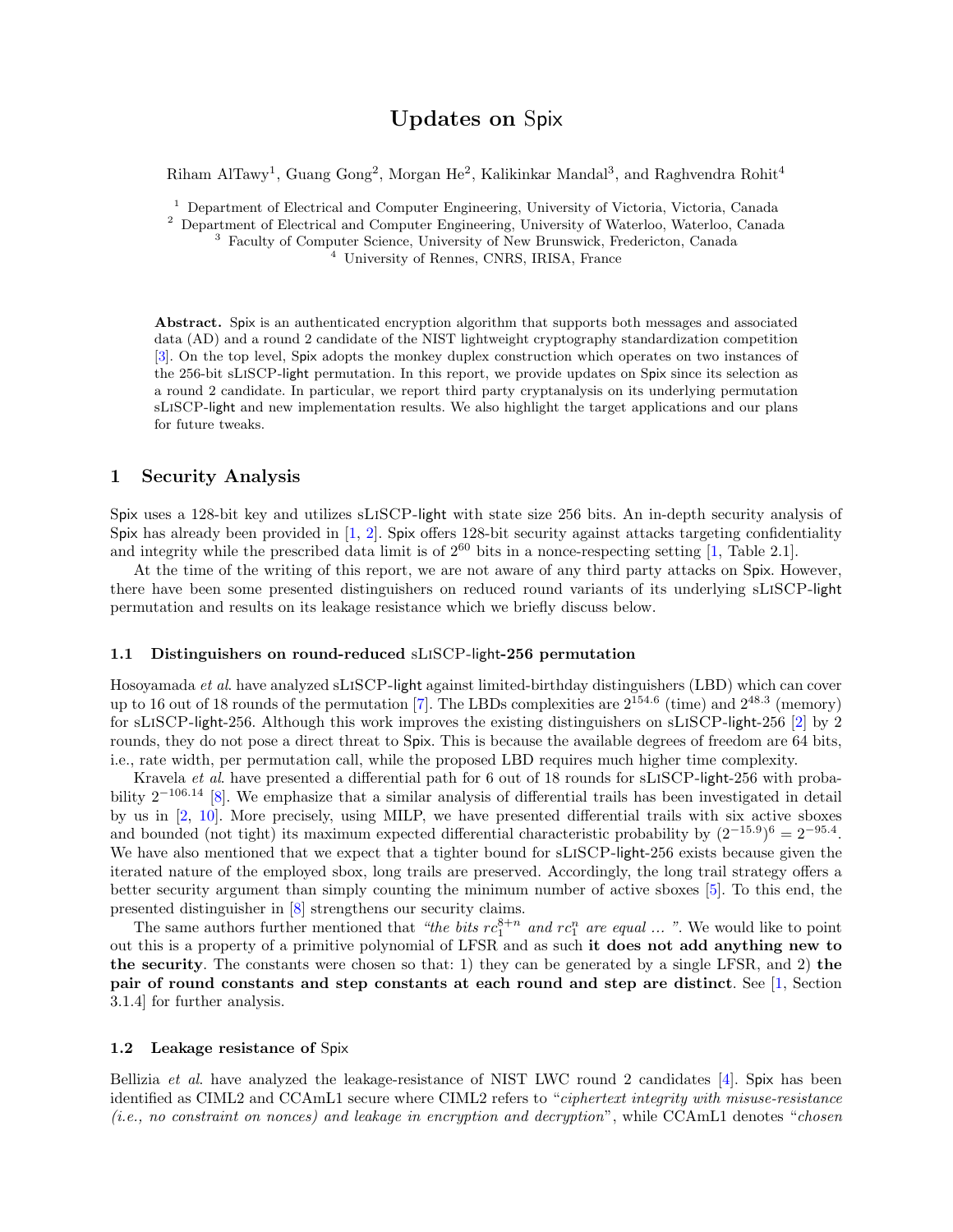ciphertext security with nonce misuse-resilience (i.e., fresh challenge nonce) and leakage in encryption only". Further details are found in [\[4\]](#page-2-6).

In summary, the third party cryptanalysis results on sLiSCP-light-256 do not affect the security claims of Spix.

## 2 Implementation Results

#### 2.1 Software

The codes for the bitslice implementation of Spix and the C implementation of sLiSCP-light-256 using SSE2 and AVX2 instruction sets are available publicly on [https://uwaterloo.ca/](https://uwaterloo.ca/communications-security-lab/lwc/spix) [communications-security-lab/lwc/spix](https://uwaterloo.ca/communications-security-lab/lwc/spix).

Implementation and benchmarking by Weatherley [\[11\]](#page-2-7). Spix is included in Rhy's Weatherley software benchmarking framework where the performance of round 2 candidates is evaluated on 8-bit and 32-bit microcontrollers. Further, a masked implementation of Spix for up to 6 shares has been incorporated in the same framework. For the details on the performance, the reader is referred to [\[11\]](#page-2-7).

#### 2.2 Hardware

We have provided the implementation of Spix in two technologies: ST Micro 65 nm and IBM 130 nm. The codes are available at <https://uwaterloo.ca/communications-security-lab/lwc/spix>. Note that our codes currently do not follow the LWC API framework of [\[9\]](#page-2-8) and the API compliant hardware codes will be available shortly.

### 3 Features

Applications and use cases. Given that Spix is a hardware-oriented lightweight authenticated cipher that is primarily designed to achieve low *area, power and energy*, it fits the requirements of RFID and sensor network applications. Moreover, we have investigated Spix when used to implement the key derivation function (KDF) and generate the message integrity check (MIC) in IEEE 802.11X [\[6\]](#page-2-9) and CoAP [\[13\]](#page-2-10) handshake mutual authentication and key establishment protocols for IoT applications [\[12\]](#page-2-11). Given that the majority of IoT devices are quipped with microcontrollers, we provide performance evaluation of Spix for KDF and MIC functionalities and handshaking and data protection protocols on microcontrollers. Our experimental results show that Spix take about 3,176, 2,912, and 2,831 ms to complete the IEEE802.11X authentication protocol using ATmega128, MSP430F2370, and Cortex-M3, respectively. For the data protection protocol, Spix achieves a throughput of 9, 22 and 109 Kbits/s on ATmega128, MSP430F2370, and Cortex-M3, respectively to encrypt and authenticate a plaintext of 1024 bits and an associated data of 128 bits. More details can be found in  $\vert 12 \vert$ .

Comparison with AES-GCM. A fair comparison of Spix with AES-GCM is hard unless both ciphers are implemented in the same technology. However, in ASICs, we believe that Spix outperforms AES-GCM in area. This is because AES-GCM requires a 128-bit finite field multiplier which is generally expensive in ASICs.

### 4 Proposed Tweaks

We do not plan to propose any tweaks in the design of Spix.

# References

<span id="page-1-0"></span>[1] Riham AlTawy, Guang Gong, Morgan He, Kalikinkar Mandal, and Raghvendra Rohit. SPIX: An authenticated cipher. Submission to NIST-LWC, 2019. [https://csrc.nist.gov/CSRC/media/Projects/](https://csrc.nist.gov/CSRC/media/Projects/lightweight-cryptography/documents/round-2/spec-doc-rnd2/spix-spec-round2.pdf) [lightweight-cryptography/documents/round-2/spec-doc-rnd2/spix-spec-round2.pdf](https://csrc.nist.gov/CSRC/media/Projects/lightweight-cryptography/documents/round-2/spec-doc-rnd2/spix-spec-round2.pdf).